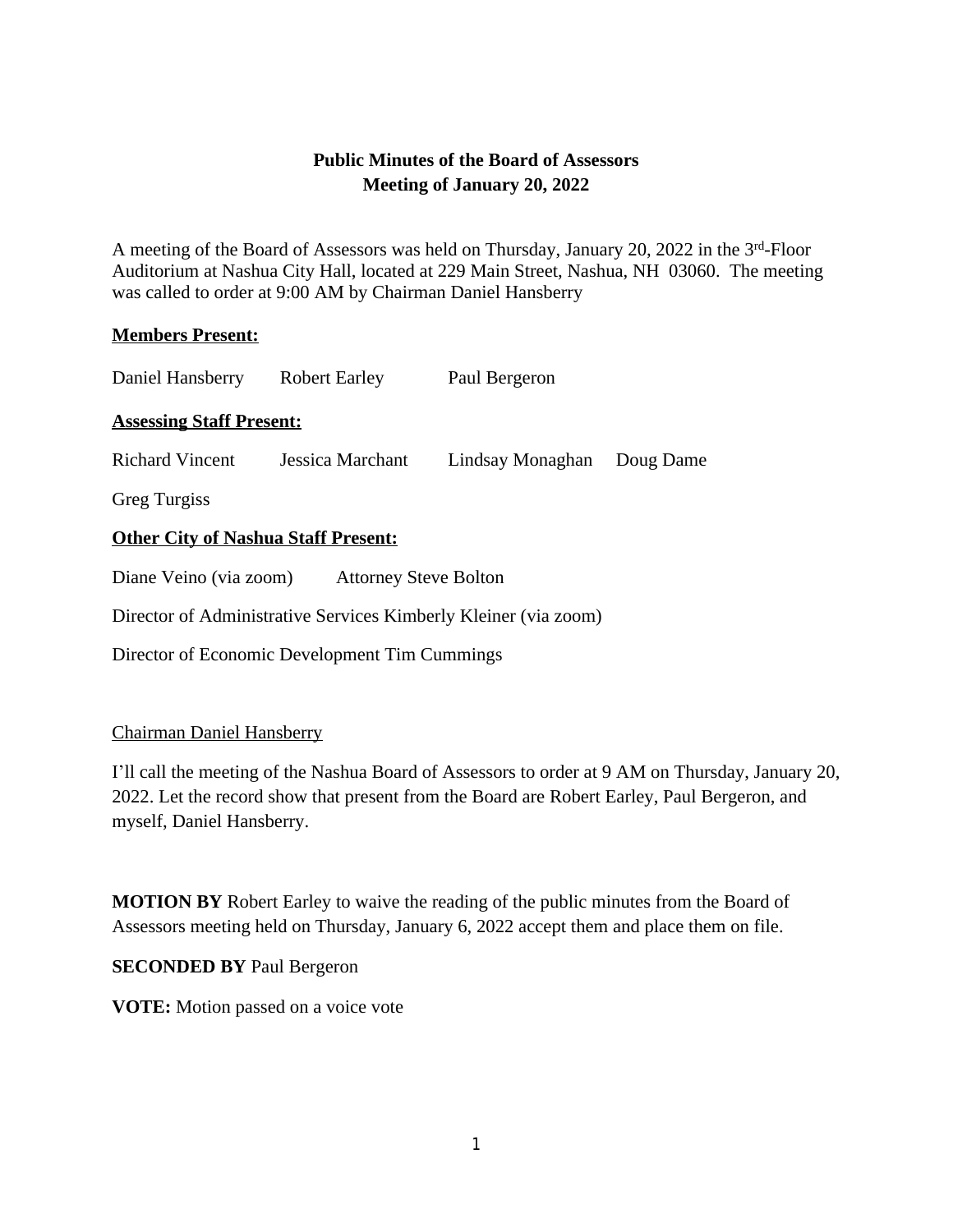**MOTION BY** Robert Earley to waive the reading of the non-public minutes from the Board of Assessors meeting held on Thursday, January 6, 2022, accept them and place them on file.

**SECONDED BY** Paul Bergeron

**VOTE:** Motion passed on a voice vote

**COMMUNICATIONS:** Director of Economic Development Tim Cummings gave a presentation on the Nashua Performing Arts Center (NPAC). He gave an overview of funding for the project; sources include a city bond, a federal New Market Tax Credit, and a donation from Nashua Community Arts. He noted that the New Market Tax Credit funds were issued to 201 Main Street Financing Corp, a 162-G entity created by the city for this purpose. In turn, NPAC Corp, a for-profit subsidiary of 201 Main Street Financing Corp, owns the Nashua Performing Arts Center location at 201 Main Street, with the City of Nashua as a master tenant. Director Cummings also noted that the New Market Tax Credit of \$2,446,150 (which amounts to 10% of the total project cost) is structured to be forgivable after 7 years, with the debt then converted into equity. Chairman Hansberry inquired as to whether the funds raised by Nashua Community Arts (\$1,553,850) were used for construction costs, which they were. Mr. Bergeron asked why NPAC Corp needed to be created, and Director Cummings explained that the City of Nashua could not be the direct beneficiary of the New Market Tax Credit; hence the need to create a private entity to receive those funds.

#### **NEW BUSINESS**:

Jessica Marchant with an in-house corrections

**MOTION BY** Robert Earley to approve the in-house correction in the amount of \$113.78 for the property located at 27 Countryside Drive (account 21396).

**SECONDED BY** Paul Bergeron

**VOTE:** Motion passed on a voice vote

**UNFINISHED BUSINESS:** None

#### **PUBLIC COMMENT:** None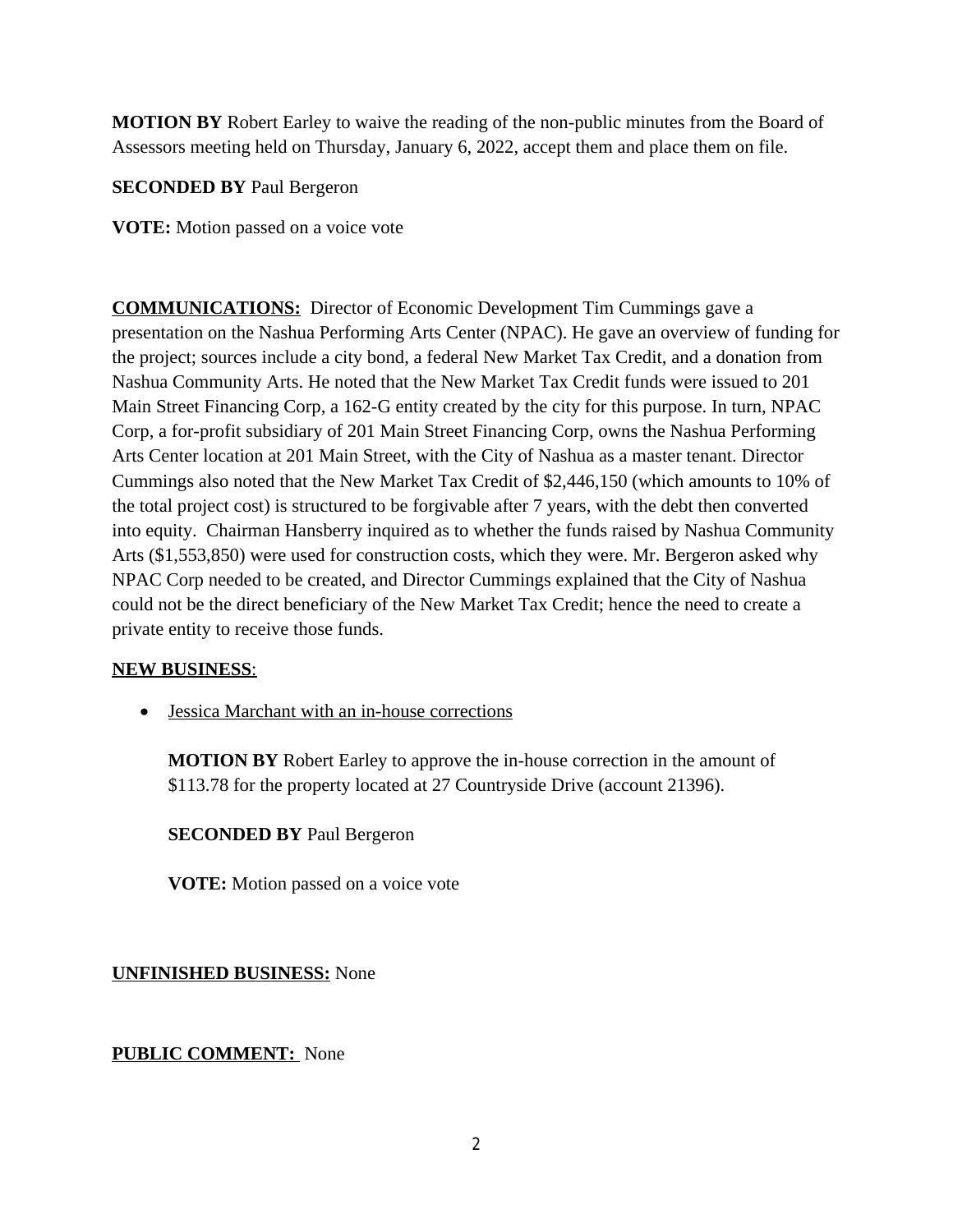# **COMMENTS BY BOARD MEMBERS:** None

## **Chairman Daniel Hansberry**

Is there a motion to go into non-public session for two reasons, first to discuss matters which, if discussed in public, would likely affect adversely the reputation of any person, other than a member of this board, unless such person requests an open meeting? This exemption shall extend to include any application for assistance or tax abatement or waiver of a fee, fine or other levy, if based on inability to pay or poverty of the applicant, pursuant to RSA 91-A:3, II(c). Second, under 91-A: 3, II (L), for the "consideration of legal advice provided by legal counsel, either in writing or orally, to one or more members of the public body, even where legal counsel is not present."

# **MOTION BY** Robert Earley to enter non-public session

**SECONDED BY** Paul Bergeron

**VOTE:**

**Mr. Earley**-Yes

**Mr. Hansberry**- Yes

**Mr. Bergeron**- Yes

(The Board entered non-public session at 9:37 AM)

(The Board resumed public session at 10:00 AM)

#### **Chairman Dan Hansberry**

Is there a motion to seal the minutes of the non-public session because divulgence of the information likely would 1) affect adversely the reputation of any person other than a member of this public body, and 2) render the proposed action ineffective?

**MOTION BY** Robert Earley to seal the non-public minutes.

**SECONDED BY** Paul Bergeron